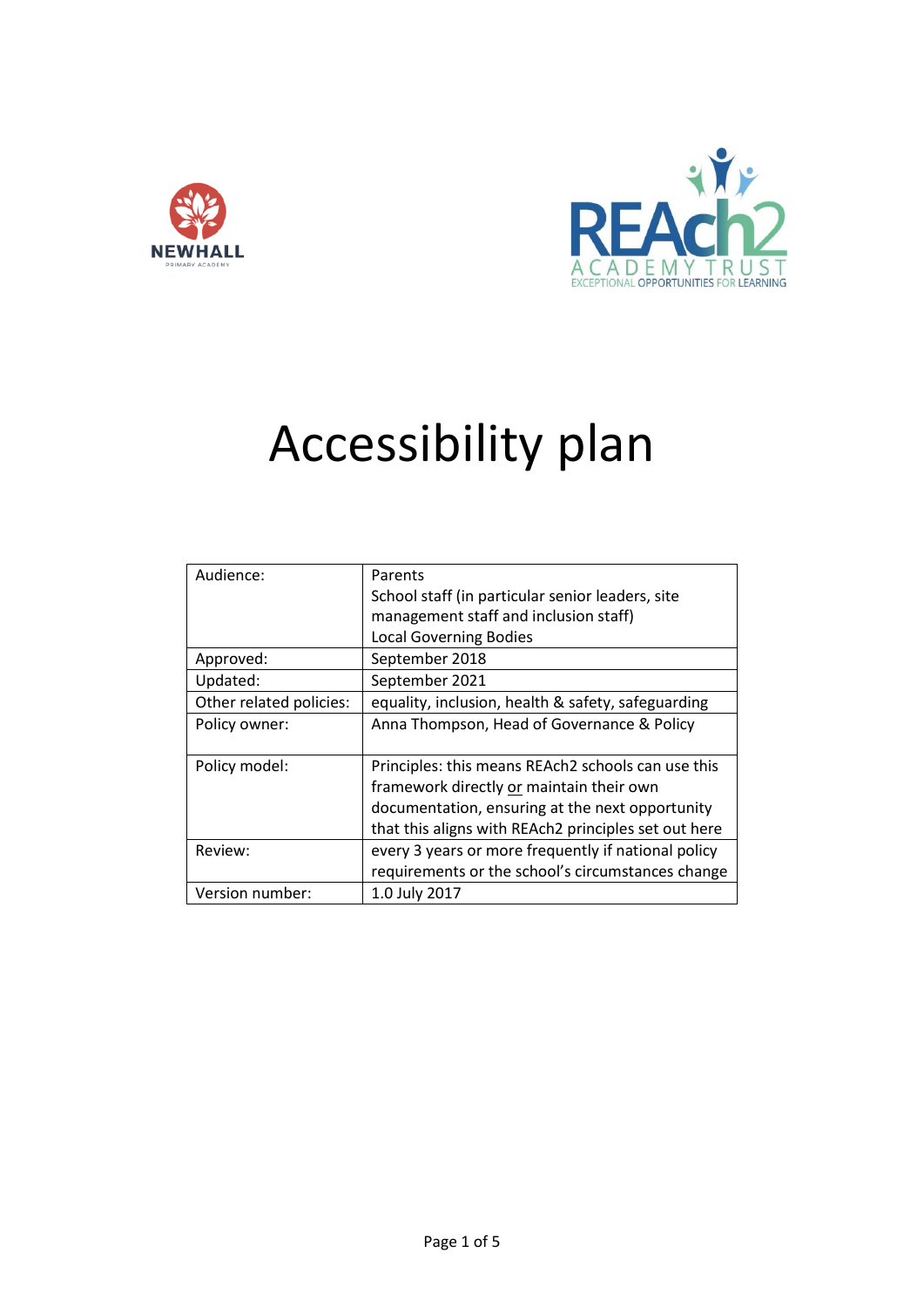## REAch2 accessibility plan



At REAch2, our actions and our intentions as school leaders are guided by our Touchstones:

| Integrity        | We recognise that we lead by example and if we want children to grow up to<br>behave appropriately and with integrity then we must model this behaviour            |
|------------------|--------------------------------------------------------------------------------------------------------------------------------------------------------------------|
| Responsibility   | We act judiciously with sensitivity and care. We don't make excuses, but mindfully<br>answer for actions and continually seek to make improvements                 |
| <b>Inclusion</b> | We acknowledge and celebrate that all people are different and can play a role in<br>the REAch2 family whatever their background or learning style                 |
| Enjoyment        | Providing learning that is relevant, motivating and engaging releases a child's<br>curiosity and fun, so that a task can be tackled and their goals achieved       |
| Inspiration      | Inspiration breathes life into our schools. Introducing children to influential<br>experiences of people and place, motivates them to live their lives to the full |
| Learning         | Children and adults will flourish in their learning and through learning discover a<br>future that is worth pursuing                                               |
| Leadership       | REAch2 aspires for high quality leadership by seeking out talent, developing<br>potential and spotting the possible in people as well as the actual                |

### **Contents**

|                                                        | Page |
|--------------------------------------------------------|------|
|                                                        |      |
| POLICY OVERVIEW                                        | 3    |
| Overarching principles                                 | 3    |
| Intended impact                                        | 3    |
| Roles and responsibilities                             | 3    |
| How this relates to national guidance and requirements | 3    |
| Any key definitions                                    | 3    |
|                                                        |      |
| <b>IMPLEMENTATION</b>                                  | 4    |
|                                                        |      |
| <b>ANNEXES</b>                                         |      |
| Annex 1: suggested format for accessibility plan       | 5    |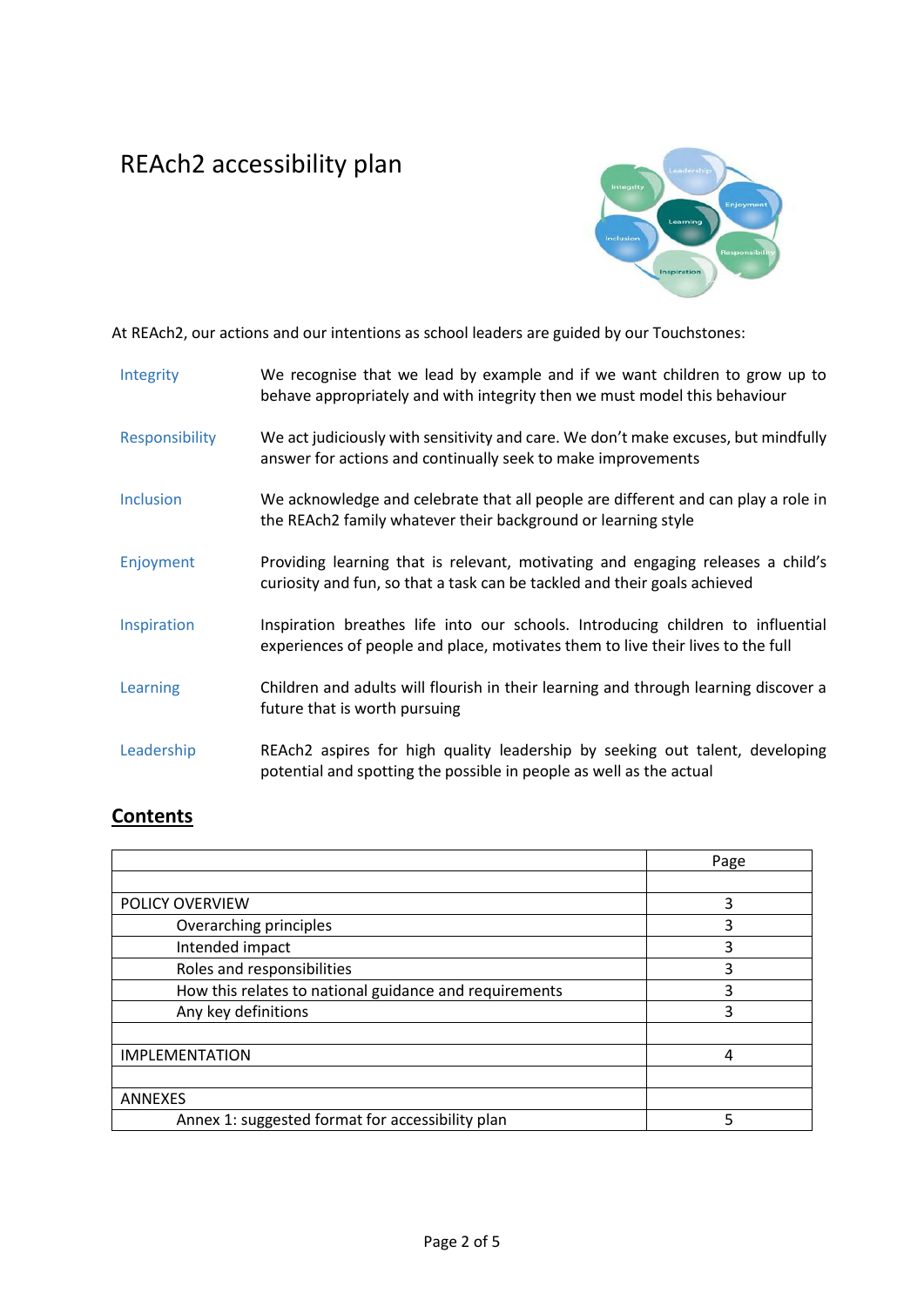#### **POLICY OVERVIEW**

#### **Overarching principles**

- We are fully committed to REAch2 schools being as inclusive as possible, so that every child can reach their full potential.
- This applies to all settings in our schools nursery as well as compulsory school age; mainstream as well as (where relevant) enhanced learning provision/specialist bases; core school time as well as before and after school care and activities.
- Accessibility plans for REAch2 schools should cover the three core areas (physical environment, curriculum and information) and anything else that is relevant, depending on the issues and circumstances for each school.
- We also aspire to our schools being as accessible as possible to all our parents/carers, staff and volunteers, whatever their needs and circumstances.
- We believe that everybody stands to gain where schools are inclusive, diverse and responsive to the needs of their local communities.

#### **Intended impact**

To help ensure that every REAch2 pupil has the best possible access to their schools' facilities and resources.

#### **Roles & responsibilities**:

- Pupils and parents/carers will: alert the teacher or a senior leader if they are concerned about an issue of accessibility or have ideas about further improving inclusion
- REAch2 schools will: develop, maintain and keep under review a relevant and appropriate accessibility plan
- REAch2 central staff will: provide support to the school as necessary, particularly via the estates, education and safeguarding leads within the regional team
- REAch2 local governors will: provide scrutiny, support and challenge to the school's senior leaders on the accessibility plan and its implementation

#### **How this relates to national guidance & requirements**

Schools need to carry out accessibility planning for disabled pupils under the Equality Act 2010. In particular, under paragraph 3 of Schedule 10 to the Act, schools must publish an accessibility plan, to include details of how they are:

- increasing your disabled pupils' ability to participate in your school's curriculum
- improving the physical environment of your school so disabled pupils can take better advantage of the education, benefits, facilities and services you offer
- improving the availability of accessible information to your disabled pupils

Our schools' actions in relation to the public sector equality duty and equality objectives are also relevant here – see our separate Equalities Duty Framework document.

#### **Any key definitions**

Person with a disability – defined by section 6 of the Equality Act 2010 as if he or she has "a physical or mental impairment and the impairment has a substantial and long-term adverse effect on his or her ability to carry out normal day-to-day activities".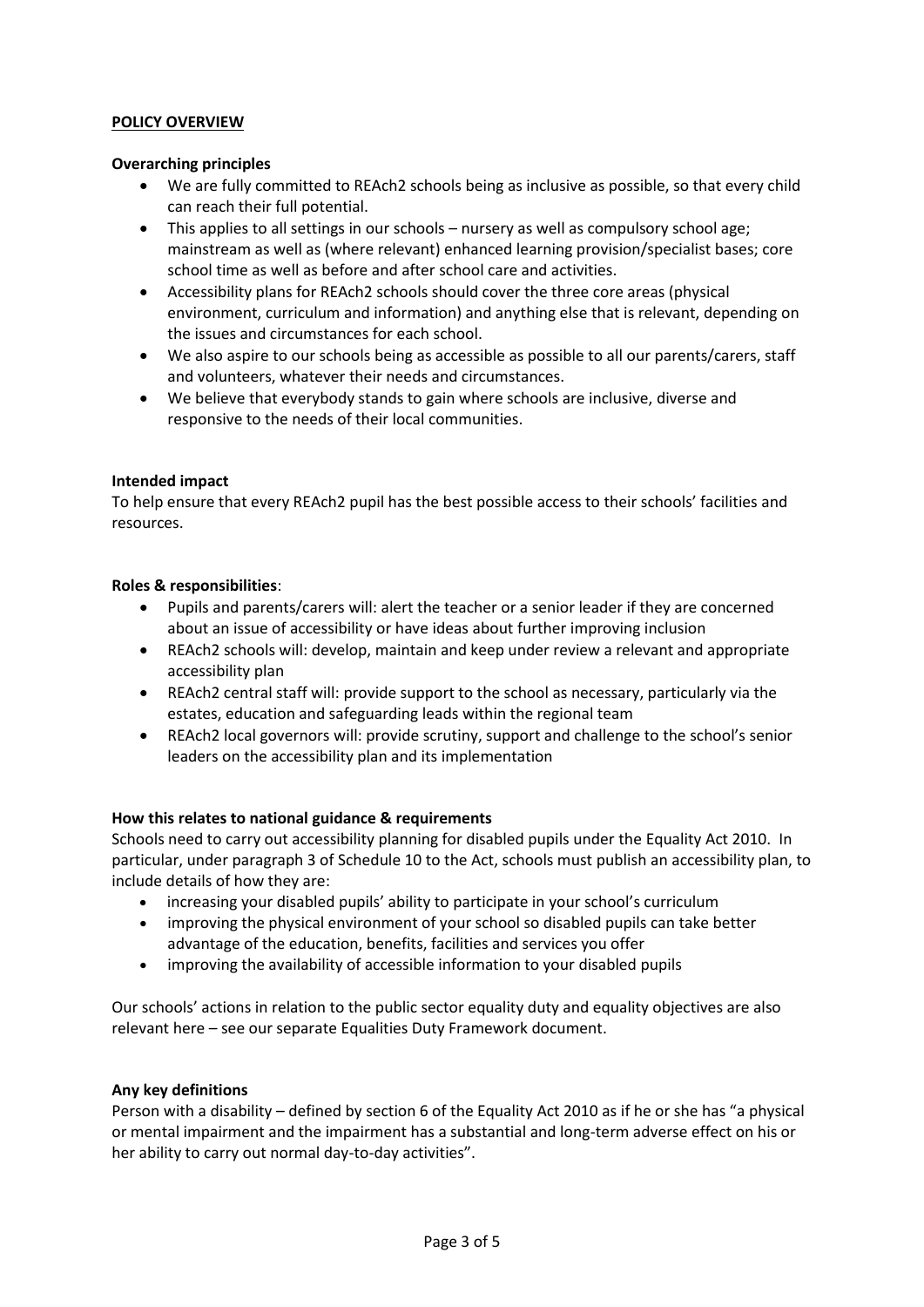#### **IMPLEMENTATION**

It is for the Headteacher to develop and approve the accessibility plan, working with senior leaders, relevant members of staff (such as the site manager or inclusion officer) and local governors.

REAch2 central staff can provide support and expertise, including the Regional Maintenance Surveyor (in relation to the physical environment) and the Regional Director or Associate School Leaders (in relation to curriculum and resources).

National guidance is that the accessibility plan can be a standalone document or part of another document such as the School Development Plan.

REAch2 schools should keep their progress against the plan under regular review (at least annual), drawing on the scrutiny and challenge of local governors. The objectives themselves should be reviewed every three years, or sooner if there have been changes in the circumstances of the school that affect accessibility in any of the three given dimensions (physical, curriculum, information).

The plan must be published on the school's website and available in hard copy on request.